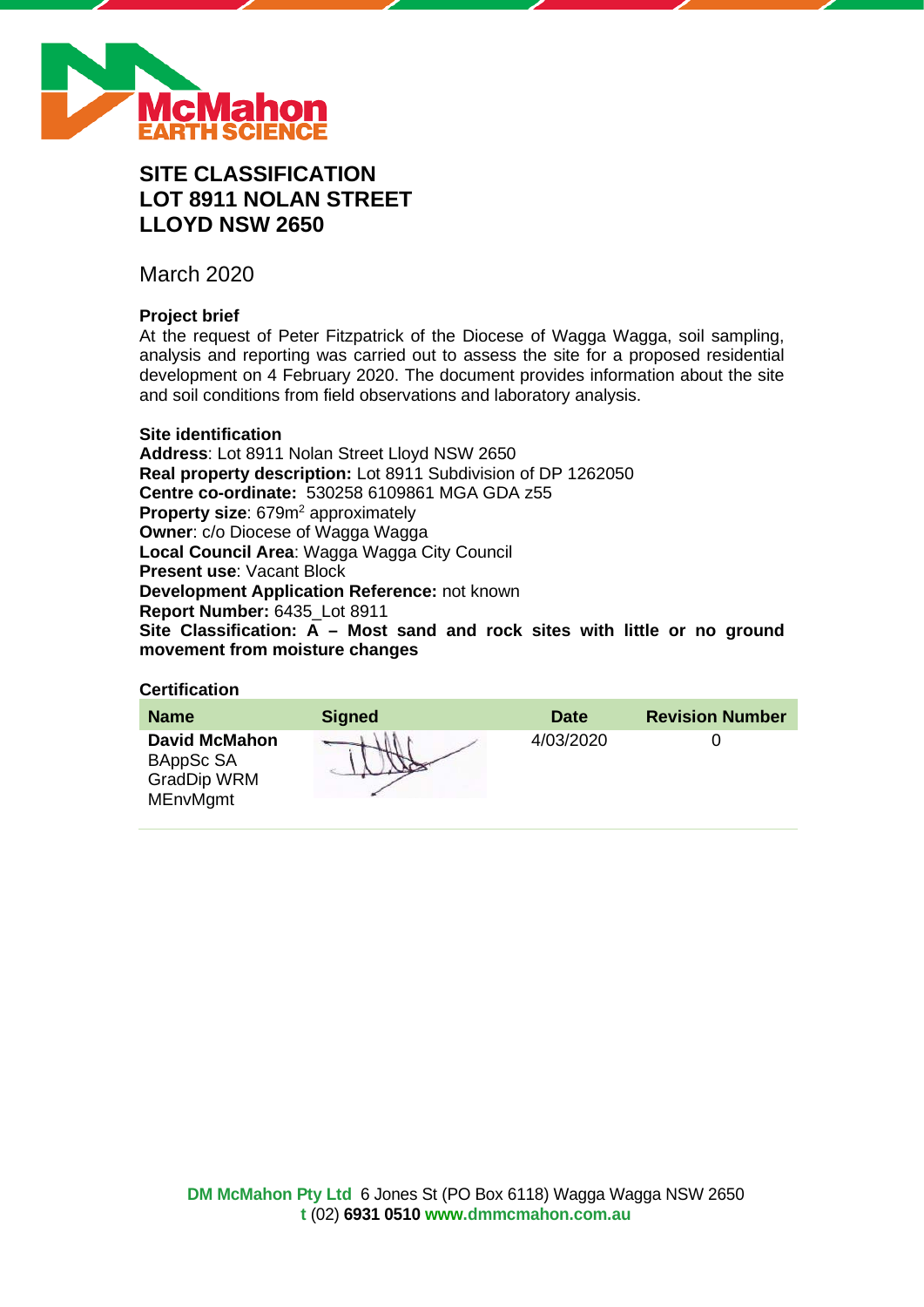#### **Physical characteristics of the site**

A desktop review and investigation of the topography, hydrology, soil, lithology, geology and hydrogeology of the site has been undertaken and are as follows:

### **Topography**

The Lake Albert 1:25,000 Topographic Map (Sheet 8327-1S) indicates that the site is located at an elevation of approximately 248m AHD. The site landform is classed as a simple slope and the slope class is gently inclined.

### **Vegetation**

The site is devoid of vegetation.

### **Hydrology**

The nearest named waterway is Stringybark Creek located 3414m to the south east of the site. Due to the relative incline of the site, rainfall is likely to both run off and infiltrate into the relatively permeable topsoil.

### **Weather**

The average rainfall for Wagga Wagga is approximately 526.8mm per annum, with the wettest months being October, June and July. Annual mean evaporation for the region is 1715.5mm with mean daily evaporation ranges from 1.2mm in July to 9.2mm in January. Wagga Wagga is characterised by cold wet winters and hot dry summers with mean maximum temperatures ranging from 12.9°C in July to 31.9 °C in January and mean minimum temperatures ranging from 1.3ºC in July to 15.9ºC in February. Rainfall, temperature and evaporation data from Wagga Wagga Agricultural Institute 73127 (www.bom.gov.au).

### **Soil & Landform**

The site lies within the mapping unit ld from the Soil Landscapes of the Wagga Wagga 1:100 000 Sheet (DLWC, 1997). The map unit ld is described as:

### *ld – Lloyd (Erosional Landscapes)*

*Landscape*: rolling low hills on Ordovician metasedimentary rocks. Local relief 30–90 m; slopes 10–20%. Broad crests and ridges; long waning mid to lower slopes; broad drainage depressions. Variable rock outcrop 0–50%. Extensively to completely cleared mid to high open-forest.

*Soils*: shallow (<0.5 m), moderately well-drained Paralithic Leptic Rudosols (Lithosols) on some crests, ridges and upper slopes; deep (1.0–1.5 m), imperfectly drained Red Kurosols (Red Podzolic Soils) on other crests and upper slopes; moderately deep (0.5– 1.0m), moderately well-drained Red Chromosols and Kurosols (Red Podzolic Soils) on mid to lower slopes; and moderately deep (0.5–1.0 m), imperfectly drained Brown Kurosols (Yellow Podzolic Soils) in drainage lines.

*Limitations*: high erosion hazard; steep slopes (localised); localised rock outcrop; localised poor drainage; localised waterlogging; foundation hazard (localised); mass movement; shallow, stony and strongly acid soils (on ridges and upper slopes); localised aluminium toxicity; localised salinity.

### **Lithology and Geology**

Undivided Ordovician metasedimentary rocks—thinly interbedded siltstones, shales and phyllites, with minorschists and minor quartzites. Lithology is highly variable

over a short distance. Relatively thick (1 m to several metres) colluvial and slopewash clayey sediments occur on lower slopes and in drainage depressions. There is generally no rock outcrop, but occasionally <50% (at sites usually underlain by sandstone).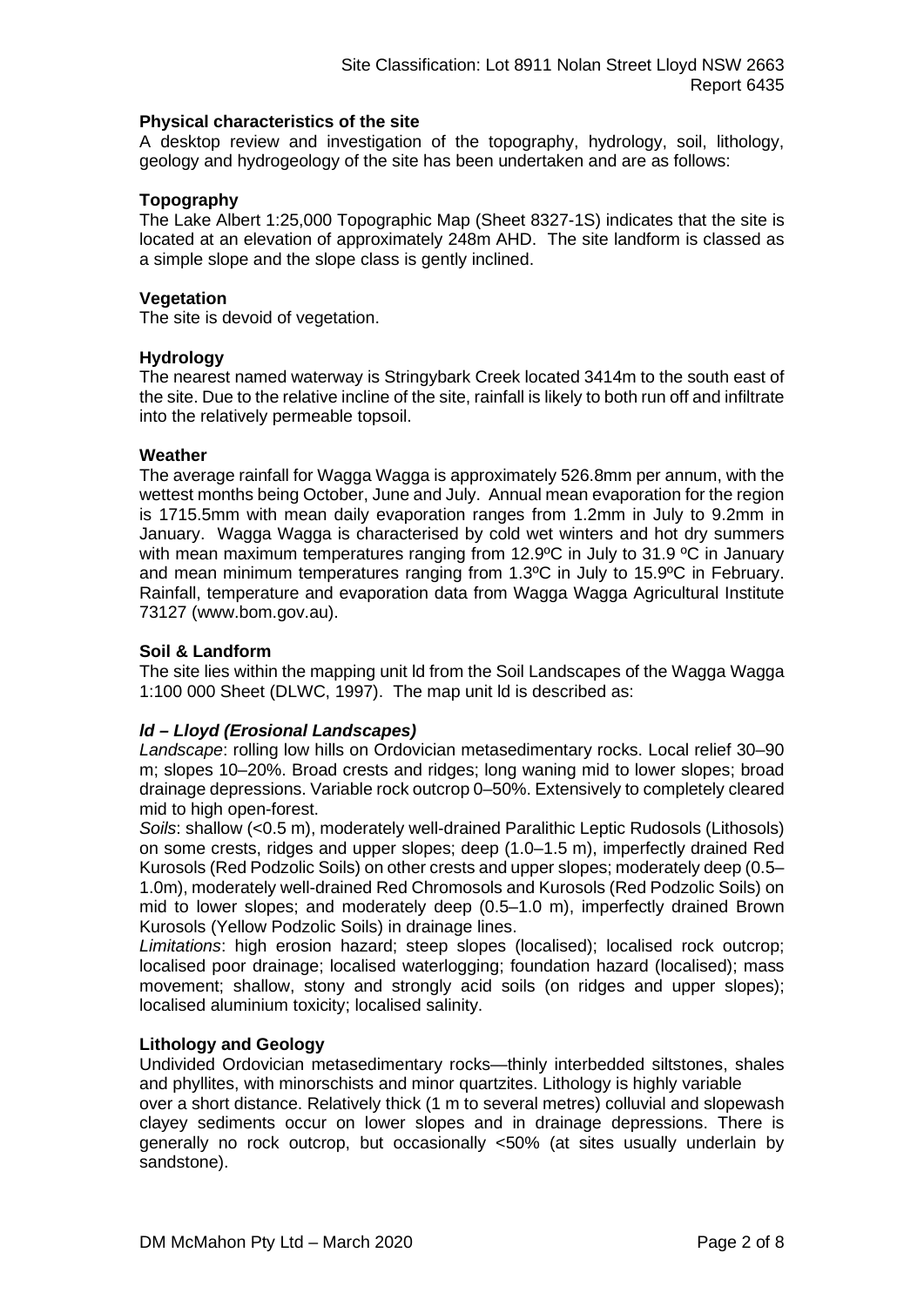## **Hydrogeology**

From the Geoscience Australia hydrogeology dataset, the groundwater beneath the site is described as porous, extensive highly productive aquifers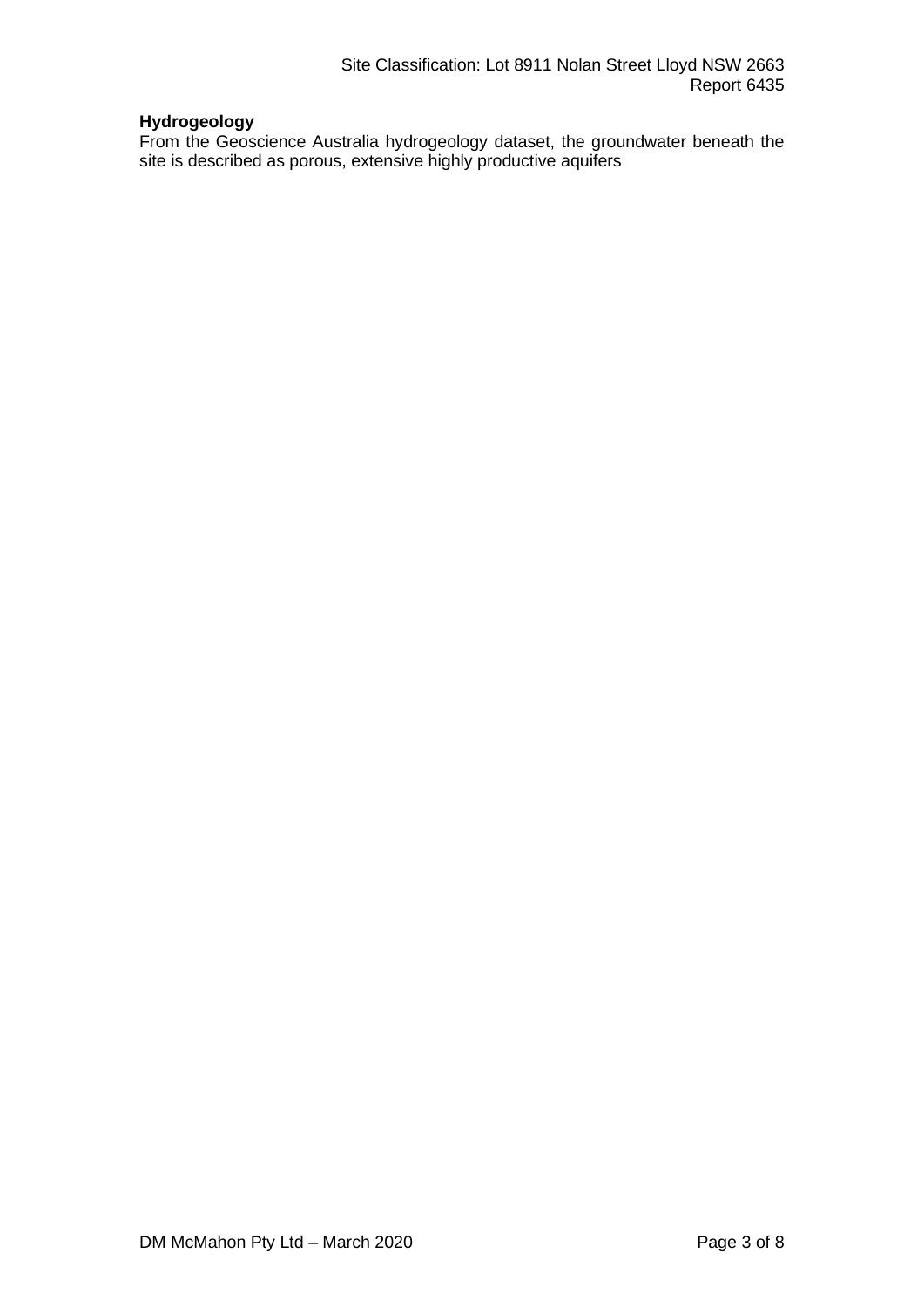### **Site Condition**

Through site investigation, field observations, in situ tests and laboratory analysis the following site geotechnical model has been developed. Details of the general conditions encountered with a field description of the soil, engineering properties and the location of the boreholes can be seen as follows, Table 1, Figure 1.

#### **Table 1:** *Site geotechnical model with field description and observations*

| <b>Soil Origin</b> | <b>Depth</b><br>(m) | <b>Class</b><br><b>(AS17</b><br>26<br>$-2017)$ | Soil Name /<br><b>Description</b> | <b>Grain</b><br><b>Size</b> | <b>Primary</b><br><b>Colour</b> | <b>Mottle</b><br><b>Colour</b> | <b>Mois-</b><br>ture     | Plas-<br>ticity | <b>Consis-</b><br>tency | <b>Observations</b><br>and/or comments | <b>Engineering</b><br><b>Properties</b> |
|--------------------|---------------------|------------------------------------------------|-----------------------------------|-----------------------------|---------------------------------|--------------------------------|--------------------------|-----------------|-------------------------|----------------------------------------|-----------------------------------------|
| <b>Borehole 1</b>  |                     |                                                |                                   |                             |                                 |                                |                          |                 |                         |                                        |                                         |
| <b>FILL</b>        | 0.0                 | 0.4                                            | Sandy CLAY                        | Fine/<br>Coars<br>е         | Reddish<br>Brown                | Nil                            | Dry                      | Low             | <b>Stiff</b>            | ٠                                      | Ys<br>Expansivity                       |
| Refusal            | 0.4                 | $\overline{\phantom{0}}$                       | <b>OM Bedrock</b>                 | $\blacksquare$              | $\,$                            | -                              | $\overline{\phantom{a}}$ | -               |                         | Refusal on OM<br>Bedrock @ 0.4m        | $0-20$ mm                               |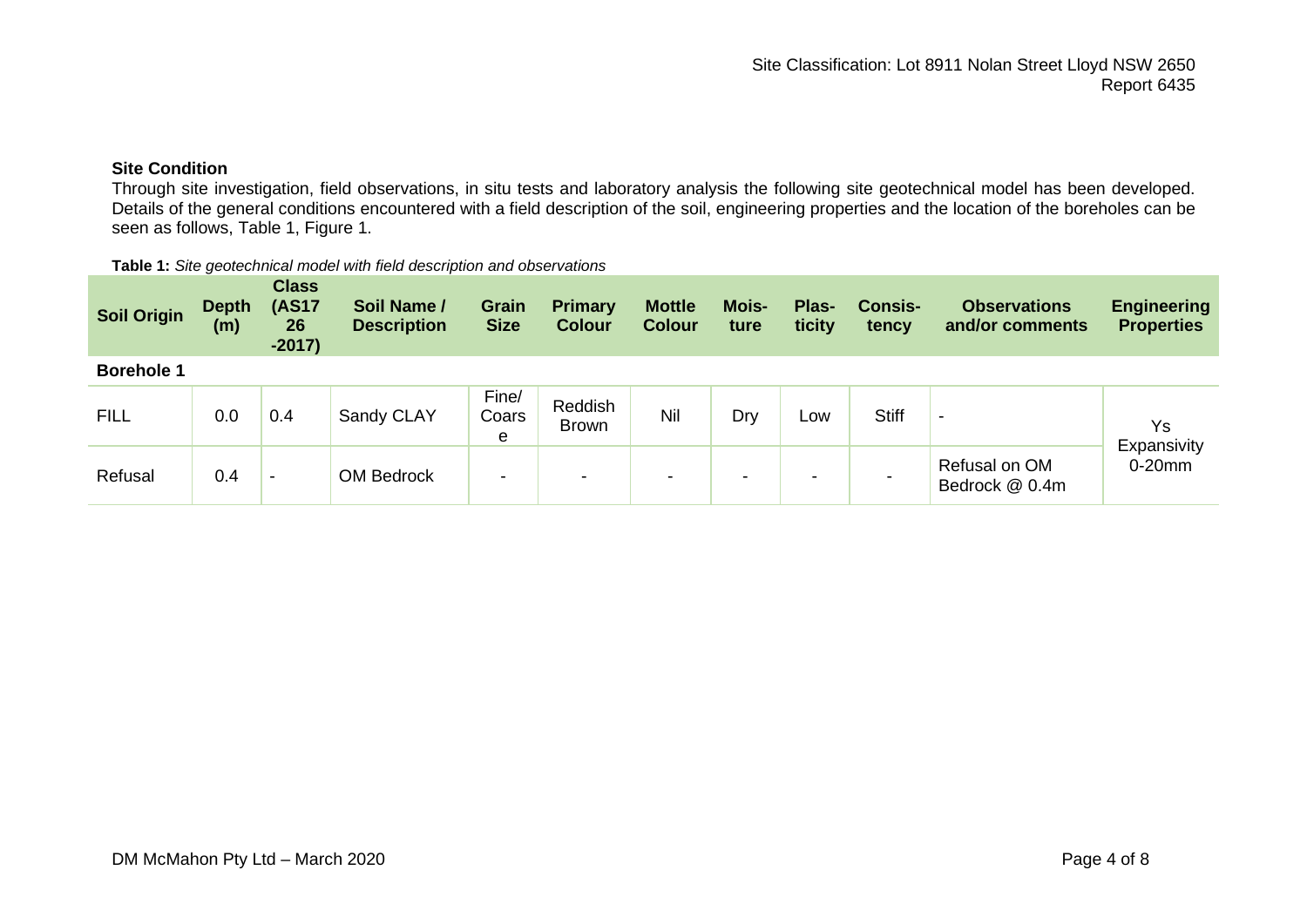

**Figure 1:** *Annotated site plan overlain on aerial photograph depicting borehole locations*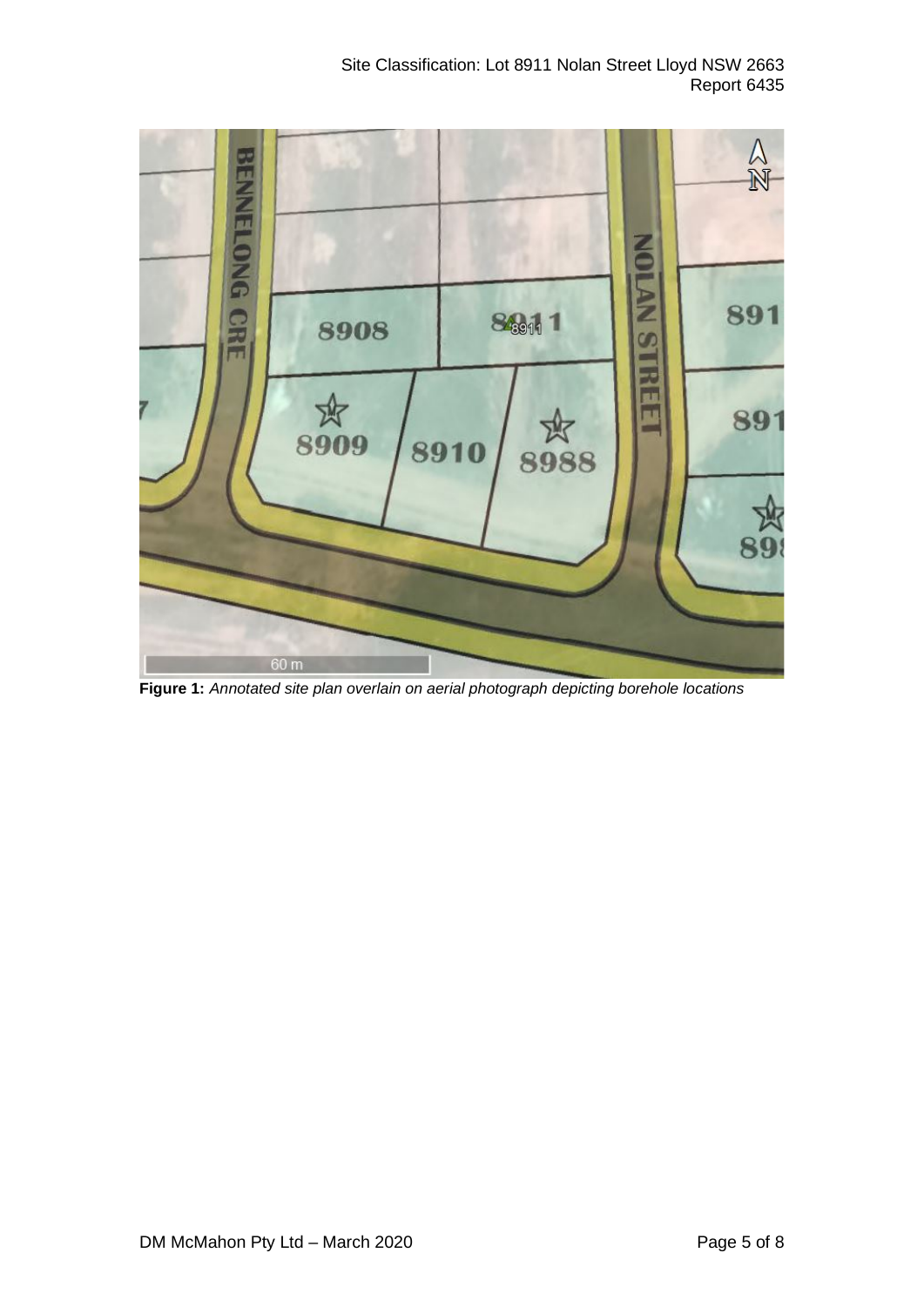### **Site Classification**

Based on the field assessment and laboratory data and assumptions therein the site is classified as **A – Most sand and rock sites with little or no ground movement from moisture changes** by reference to AS2870:2011.

### **Assumptions**

Site investigation and classification was carried out by reference to AS2870:2011. The proposed building is a single storey residential development.

This classification is based on the footings being founded into the underlying ordovician metasedimentary bedrock. If the footings are not into the specified material the site classification will need to be reassessed.

Footings may be founded partly on fill and partly on natural material depending on founding depths. As such, footing design may require careful consideration by the structural engineer to minimise potential differential settlement.

An allowable bearing pressure of up to 50kPa and 100kPa for raft slab beams and strip footings respectively may be adopted.

If more than 0.4m of uncontrolled fill is present or placed, or if depth of excavation within the building area extends more than 0.5m below the existing surface, the above classification will need to be reassessed.

Any earthworks on site will be carried out by reference to AS3798: 2007.

If any unconsolidated or saturated soils are encountered during excavation, or conditions that are not alike the above description, the site supervisor should be informed, the work stopped and this office be contacted immediately for further evaluation.

Where trees and large shrubs are removed from the site all roots are to be removed and voids replaced with compacted fill by reference to AS3798:2007.

The soils investigated are all natural ground and no free groundwater was encountered at the time of the investigation.

Site drainage and vegetation limitations are adhered to as per the CSIRO Foundation Management and Footing Performance: A Homeowner's guide, BTF-2011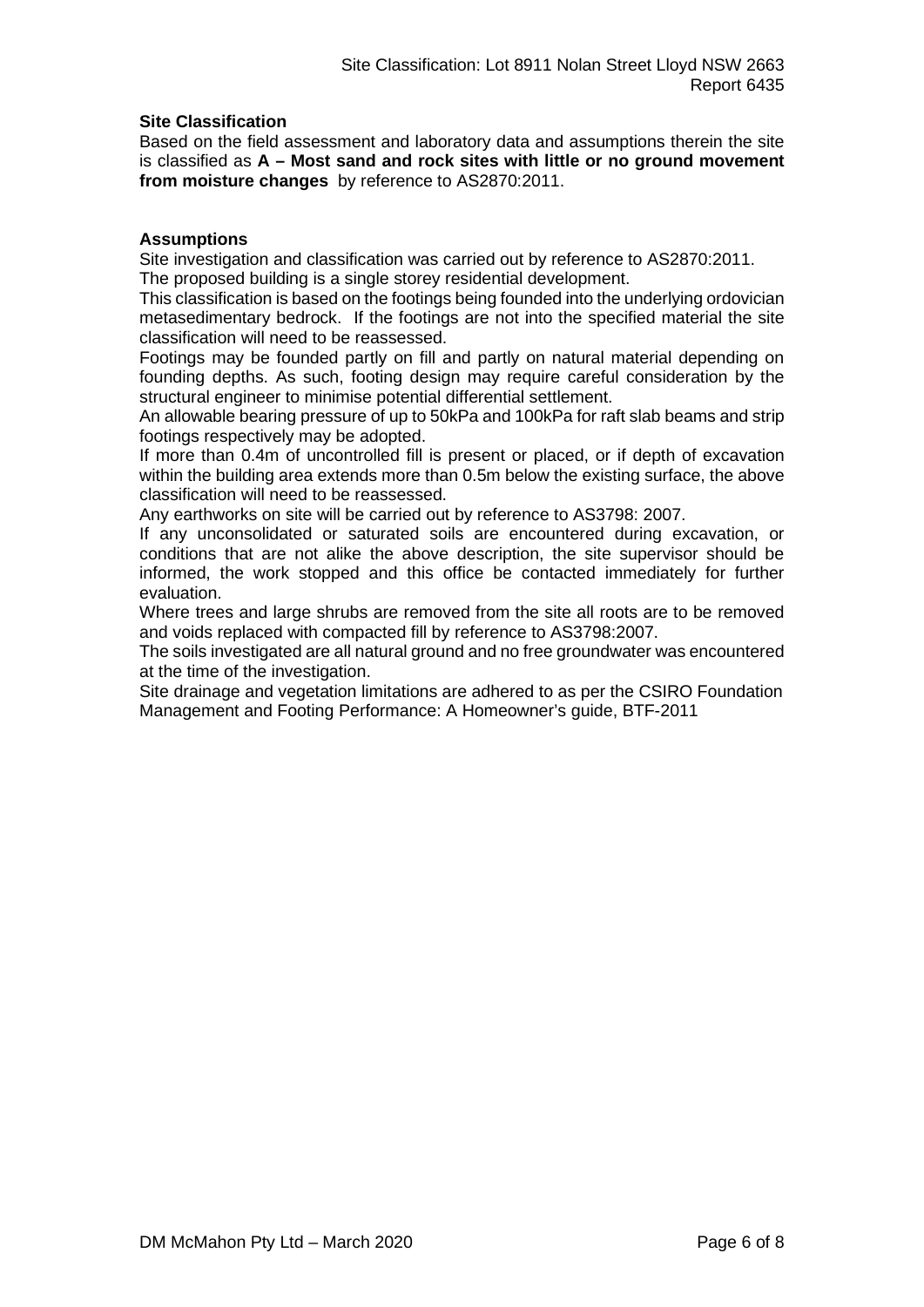### Site Classification: Lot 8911 Nolan Street Lloyd NSW 2663 Report 6435

| <b>Log Column</b>  |                      | Symbol                             | <b>Definition</b>                                                                                                                                                                                                                                                                                                                                                                                                          |  |  |  |
|--------------------|----------------------|------------------------------------|----------------------------------------------------------------------------------------------------------------------------------------------------------------------------------------------------------------------------------------------------------------------------------------------------------------------------------------------------------------------------------------------------------------------------|--|--|--|
| Soil Origin        |                      | <b>TOPSOIL</b>                     | Mantle of surface and/or near-surface soil often but not always defined by high levels of organic<br>material, both dead and living. Remnant topsoils are topsoils that subsequently been buried by<br>other transported soils. Roots of trees may extend significantly into otherwise unaltered soil and<br>the presence of roots is not a sufficient reason for describing a material as topsoil.                        |  |  |  |
|                    |                      | <b>FILL</b>                        | Any material which has been placed by anthropogenic processes                                                                                                                                                                                                                                                                                                                                                              |  |  |  |
|                    |                      | Alluvial                           | Deposited by streams and rivers                                                                                                                                                                                                                                                                                                                                                                                            |  |  |  |
|                    |                      | Colluvial                          | Soil and rock debris transported down slope by gravity, with or without the assistance of flowing<br>water and generally deposited in gullies or at the base of slopes. Colluvium is often used to<br>refer to thicker deposits such as those formed from landslides, whereas the term 'slopewash'<br>may be used for thinner and more widespread deposits that accumulate gradually over longer<br>geological timeframes. |  |  |  |
|                    |                      | Extremely<br>weathered<br>material | Formed directly from in situ weathering of geological formations. Although this material is of soil<br>strength, it retains the structure and/or fabric of the parent rock material.                                                                                                                                                                                                                                       |  |  |  |
|                    |                      | Residual                           | Formed directly from in situ weathering of geological formations. These soils no longer retain<br>any visible structure or fabric of the parent soil or rock material                                                                                                                                                                                                                                                      |  |  |  |
| Class              |                      | GW                                 | Gravel and gravel-sand mixtures, little to no fines                                                                                                                                                                                                                                                                                                                                                                        |  |  |  |
| (AS1726-<br>2017)  |                      | GP                                 | Gravel and gravel-sand mixtures, little to no fines, uniform gravels                                                                                                                                                                                                                                                                                                                                                       |  |  |  |
|                    |                      | GМ                                 | Gravel-silt mixtures and gravel-sand-silt mixtures                                                                                                                                                                                                                                                                                                                                                                         |  |  |  |
|                    |                      | GC                                 | Gravel-clay mixtures and gravel-sand-clay mixtures                                                                                                                                                                                                                                                                                                                                                                         |  |  |  |
|                    |                      | SW                                 | Sand and gravel-sand mixtures, little to no fines                                                                                                                                                                                                                                                                                                                                                                          |  |  |  |
|                    |                      | SP                                 |                                                                                                                                                                                                                                                                                                                                                                                                                            |  |  |  |
|                    | Coarse grained soils | <b>SM</b>                          | Sand and gravel-sand mixtures, little to no fines                                                                                                                                                                                                                                                                                                                                                                          |  |  |  |
|                    |                      | SC                                 | Sand-silt mixtures                                                                                                                                                                                                                                                                                                                                                                                                         |  |  |  |
|                    |                      | ML                                 | Sand-clay mixtures                                                                                                                                                                                                                                                                                                                                                                                                         |  |  |  |
|                    |                      |                                    | Inorganic silt and very fine sand, rock flour, silty or clayey fine sand or silt with low plasticity                                                                                                                                                                                                                                                                                                                       |  |  |  |
|                    |                      | CL, CI                             | Inorganic clays of low to medium plasticity, gravelly clay, sandy clay                                                                                                                                                                                                                                                                                                                                                     |  |  |  |
|                    |                      | OL<br>MH                           | Organic silt<br>Inorganic silt                                                                                                                                                                                                                                                                                                                                                                                             |  |  |  |
|                    | Fine grained soils   | CН                                 | Inorganic clays of high plasticity                                                                                                                                                                                                                                                                                                                                                                                         |  |  |  |
|                    |                      | OH                                 | Organic clay of medium to high plasticity, organic silt                                                                                                                                                                                                                                                                                                                                                                    |  |  |  |
|                    |                      | Pt                                 | Peat, highly organic soil                                                                                                                                                                                                                                                                                                                                                                                                  |  |  |  |
| Soil Name/         |                      | SAND                               | Coarse grained soil                                                                                                                                                                                                                                                                                                                                                                                                        |  |  |  |
| <b>Description</b> |                      | SILT                               | Fine grained soil - low dry strength, low wet toughness and dilatancy                                                                                                                                                                                                                                                                                                                                                      |  |  |  |
|                    |                      | <b>CLAY</b>                        | Fine grained soil – high dry strength, high wet toughness and plasticity                                                                                                                                                                                                                                                                                                                                                   |  |  |  |
| <b>Grain Size</b>  |                      | Coarse                             | >2mm                                                                                                                                                                                                                                                                                                                                                                                                                       |  |  |  |
|                    |                      | Medium                             | $0.06 - 2mm$                                                                                                                                                                                                                                                                                                                                                                                                               |  |  |  |
|                    |                      | Fine                               | $<$ 0.06 $mm$                                                                                                                                                                                                                                                                                                                                                                                                              |  |  |  |
| <b>Moisture</b>    |                      | D                                  | Drv                                                                                                                                                                                                                                                                                                                                                                                                                        |  |  |  |
|                    |                      | Т<br>м                             | <b>Moderately Moist</b><br>Moist                                                                                                                                                                                                                                                                                                                                                                                           |  |  |  |
|                    |                      | W                                  | Wet                                                                                                                                                                                                                                                                                                                                                                                                                        |  |  |  |
| <b>Plasticity</b>  |                      | Non-plastic                        | Not applicable                                                                                                                                                                                                                                                                                                                                                                                                             |  |  |  |
|                    |                      | Low                                | Only slight pressure is required to roll the thread of soil near the plastic limit. The thread and<br>lump are weak and soft. The dry specimen crumbles into powder with some finger pressure.                                                                                                                                                                                                                             |  |  |  |
|                    |                      | Medium                             | Medium pressure is required to roll the thread of soil to near the plastic limit. The thread and<br>lump have medium stiffness. The dry specimen breaks into pieces or crumbles with<br>considerable finger pressure.                                                                                                                                                                                                      |  |  |  |
|                    |                      | High                               | Considerable pressure is required to roll the thread to near the plastic limit. The thread and the<br>lump have very high stiffness. The dry specimen cannot be broken with finger pressure.<br>Specimen will break into pieces between thumb and a hard surface.                                                                                                                                                          |  |  |  |
| <b>Consistency</b> |                      | Very Soft (VS)                     | Exudes between fingers when squeezed in hand                                                                                                                                                                                                                                                                                                                                                                               |  |  |  |
|                    |                      | Soft (S)                           | Can be moulded by light finger pressure                                                                                                                                                                                                                                                                                                                                                                                    |  |  |  |
|                    |                      | Firm (F)                           | Can be moulded by strong finger pressure                                                                                                                                                                                                                                                                                                                                                                                   |  |  |  |
|                    |                      | Stiff (St)                         | Cannot be moulded by fingers                                                                                                                                                                                                                                                                                                                                                                                               |  |  |  |
|                    |                      | Very Stiff (VSt)                   | Can be indented by thumb nail                                                                                                                                                                                                                                                                                                                                                                                              |  |  |  |
|                    |                      | Hard (H)                           | Can be indented by thumb nail with difficulty                                                                                                                                                                                                                                                                                                                                                                              |  |  |  |
|                    |                      | Friable (Fr)                       | Can be easily crumbled or broken into small pieces by hand                                                                                                                                                                                                                                                                                                                                                                 |  |  |  |

### **Notes Relating to Results**